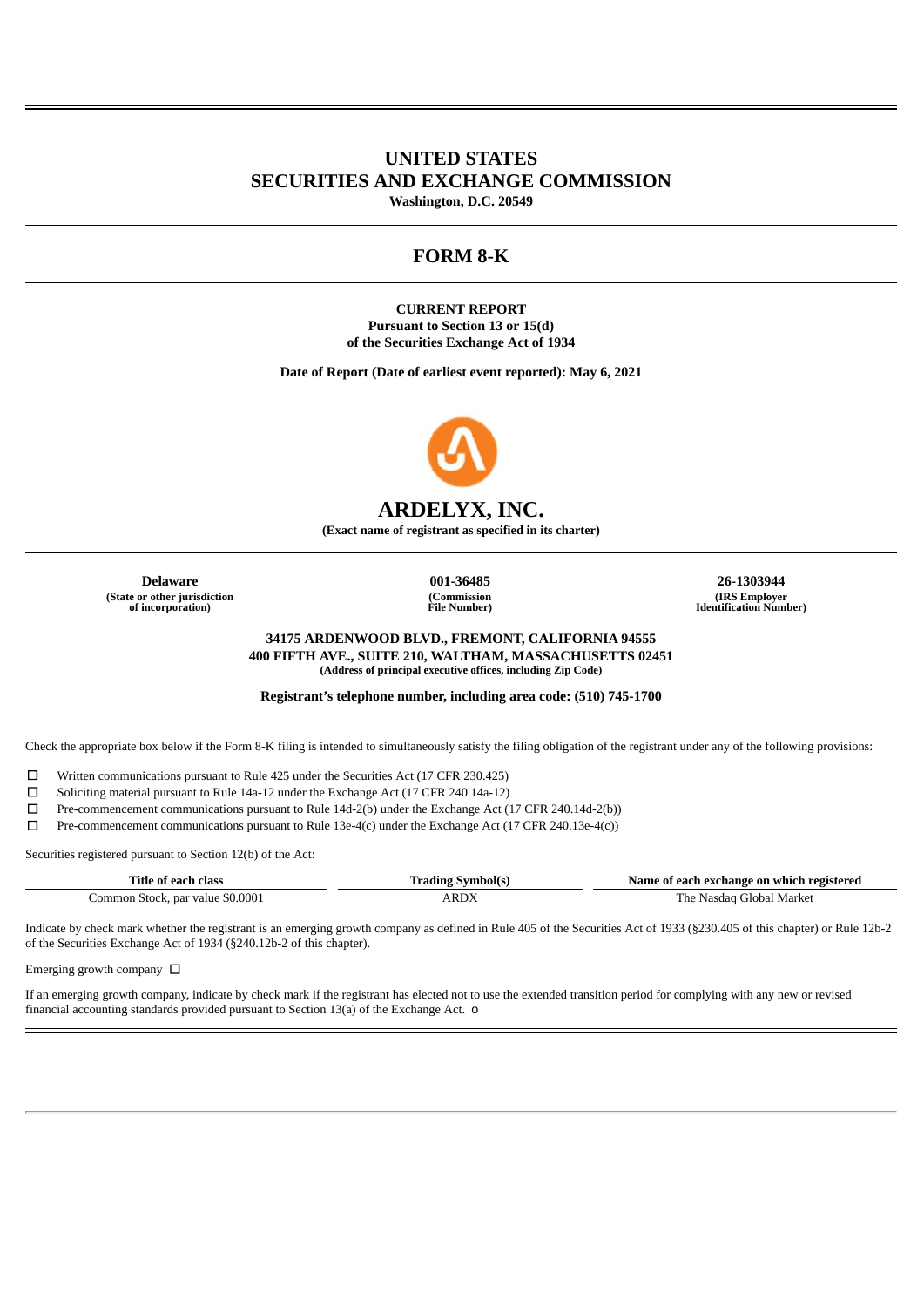#### **Item 2.02 Results of Operations and Financial Condition.**

On May 6, 2021, Ardelyx, Inc. (the "Company") announced its financial results for the fiscal quarter ended March 31, 2021. The full text of the press release issued in connection with the announcement is furnished as Exhibit 99.1 to this Current Report on Form 8-K.

The information furnished under this Item 2.02 shall not be considered "filed" under the Securities Exchange Act of 1934, as amended, nor shall it be incorporated by reference into any future filing under the Securities Act of 1933, as amended, or under the Securities Exchange Act of 1934, as amended, unless the Company expressly sets forth in such future filing that such information is to be considered "filed" or incorporated by reference therein.

### **Item 9.01 Financial Statements and Exhibits.**

### **(d) Exhibits.**

| Exhibit<br>No. | Description                                                                  |
|----------------|------------------------------------------------------------------------------|
| 99.1           | Press release of Ardelyx, Inc.                                               |
| 104            | Cover Page Interactive Data File (embedded within the Inline XBRL document). |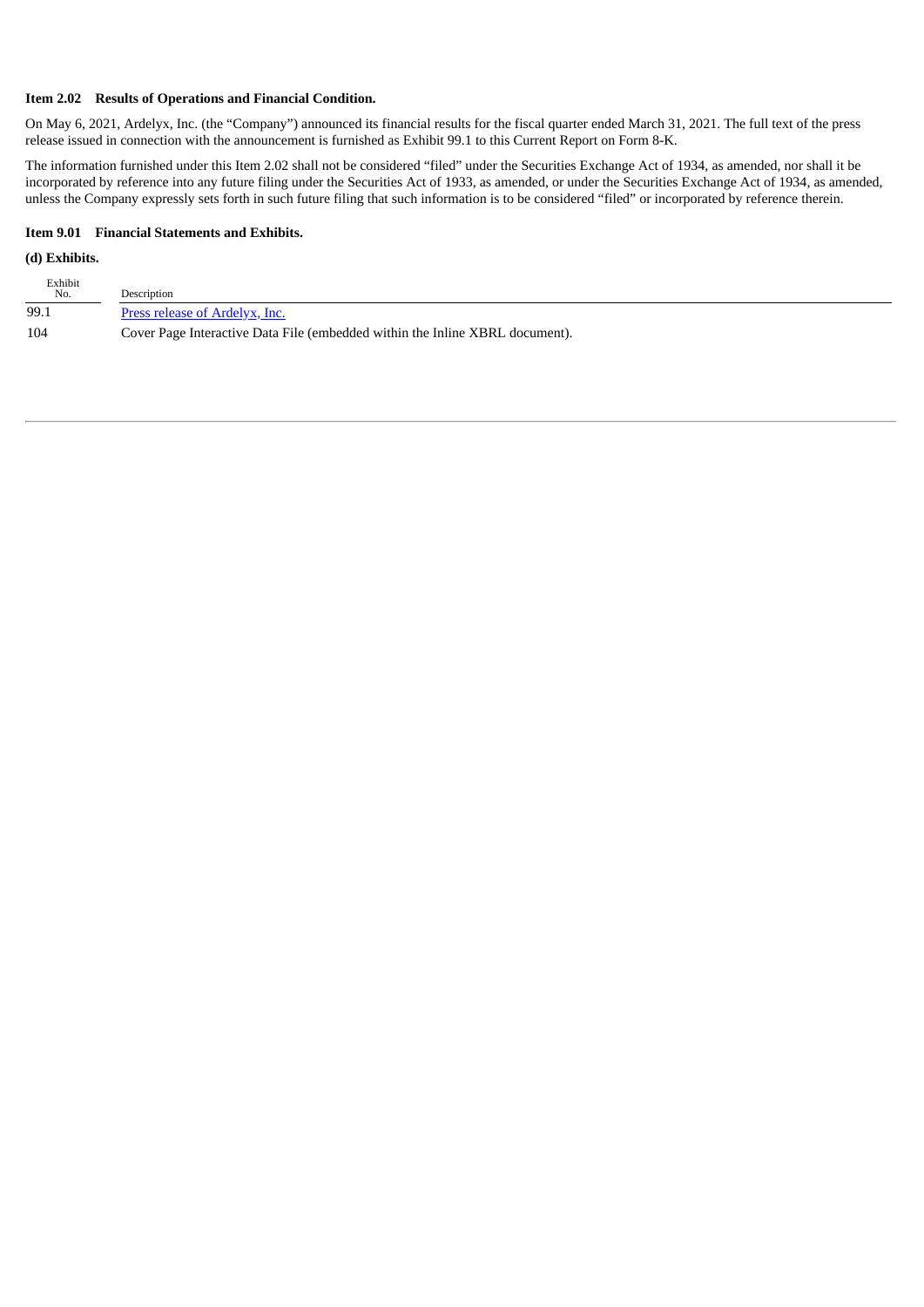### **SIGNATURES**

Pursuant to the requirements of the Securities Exchange Act of 1934, as amended, the registrant has duly caused this report to be signed on its behalf by the undersigned hereunto duly authorized.

Date: May 6, 2021 ARDELYX, INC.

By: /s/ Justin Renz Justin Renz

Chief Financial Officer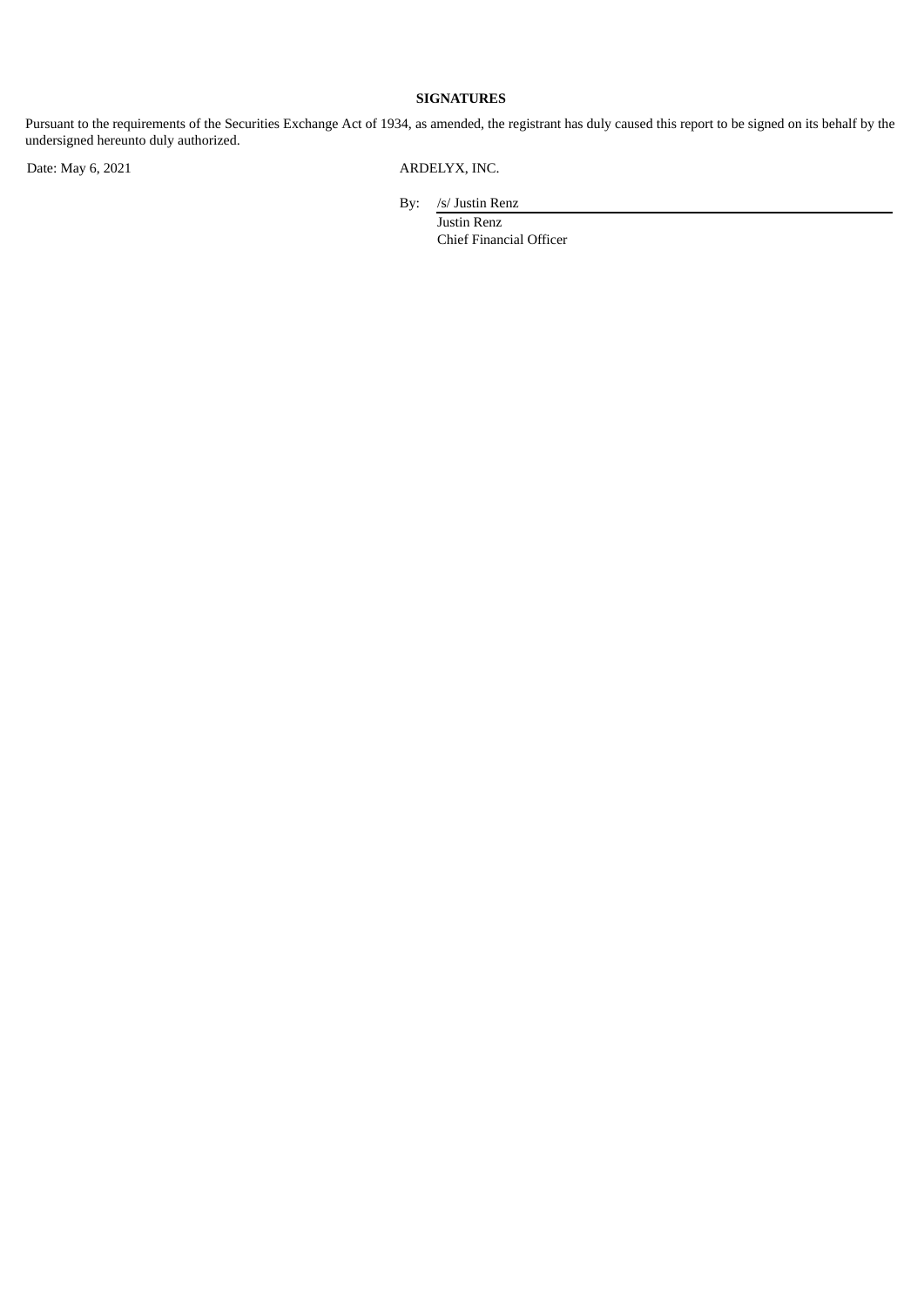

# **Ardelyx Reports First Quarter 2021 Financial Results and Recent Business Highlights**

<span id="page-3-0"></span>**FREMONT, Calif. & WALTHAM, Mass., May 6, 2021 -- Ardelyx, Inc. (Nasdaq: ARDX), a biopharmaceutical company** focused on developing innovative first-in-class medicines to improve treatment for people with kidney and cardiorenal diseases, today reported business highlights and financial results for the first quarter ended March 31, 2021.

"We continue to prepare for the potential approval and launch of tenapanor following the recent extension of our PDUFA date to July," said Mike Raab, president and chief executive officer of Ardelyx. "We remain confident in the comprehensive data included in our New Drug Application and believe tenapanor represents an attractive alternative to currently available therapies to control serum phosphorus in CKD patients on dialysis. To that end, we are committed to working with the FDA through the completion of its review of our NDA and look forward to the possibility of making a significant impact in the lives of patients."

## **Recent Business and Pipeline Updates**

- Prescription Drug User Fee Act (PDUFA) date for tenapanor for the control of serum phosphorus in adult patients with chronic kidney disease (CKD) on dialysis was extended by three months to July 29, 2021.
- Received a \$5 million milestone payment in April 2021 from the company's collaboration partner, Kyowa Kirin Co., Ltd. (KKC) following KKC's initiation of four Phase 3 clinical studies of tenapanor for hyperphosphatemia patients on dialysis in Japan.
- Appointed industry veteran, Muna Bhanji, R.Ph., to the company's board of directors.
- Presented two posters: 1) the mechanistic understanding of phosphate absorption and 2) continuing education needs of clinicians managing hyperphosphatemia, at the National Kidney Foundation 2021 Spring Clinical Meeting.
- Presented poster titled: A Long-Term, Open Label Study to Evaluate the Ability of Tenapanor Alone or in Combination with Sevelamer to Achieve Normal Serum Phosphorus in Patients with CKD on Dialysis (NORMALIZE) at the ISN World Congress of Nephrology 2021.

## **First Quarter 2021 Financial Results**

- **Cash Position:** As of March 31, 2021, Ardelyx had total cash, cash equivalents and short-term investments of \$178.2 million, as compared to total cash, cash equivalents and short-term investments of \$188.6 million as of December 31, 2021.
- **Revenue:** The company generated \$6.6 million in revenue, which primarily represents a \$5.0 million milestone from KKC following its initiation of four Phase 3 clinical studies of tenapanor for hyperphosphatemia patients on dialysis in Japan.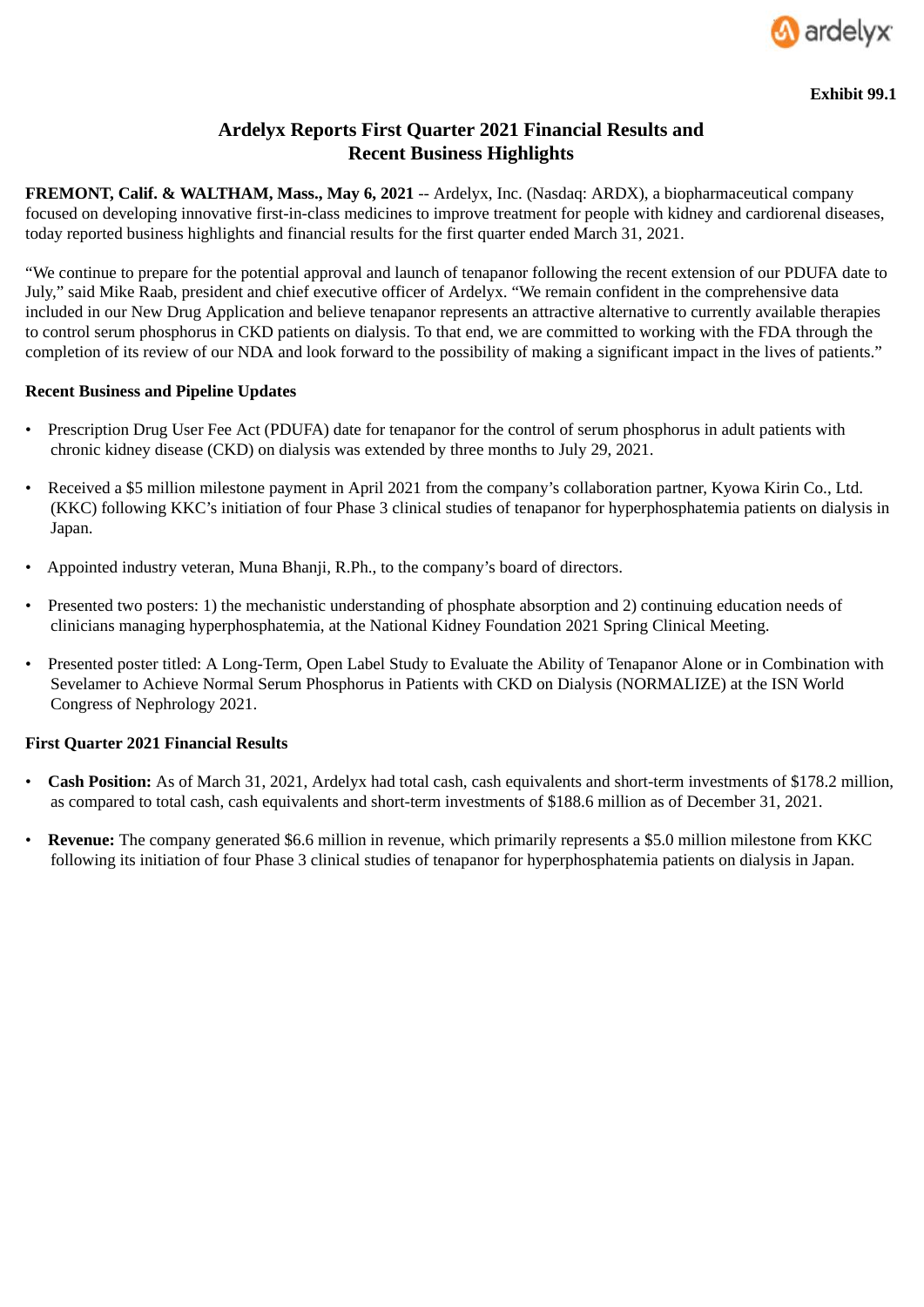

- **R&D Expenses**: Research and development expenses were \$20.5 million for the three months ended March 31, 2021, an increase of \$4.6 million, or 29 percent, compared to \$15.8 million for the three months ended March 31, 2020. The increase was due primarily to clinical study costs from the advancement of the company's OPTIMIZE study which were partially offset by lower costs for the PHREEDOM clinical study, as well as higher employee-related expenses for the research and development workforce.
- **G&A Expenses:** General and administrative expenses were \$17.1 million for the three months ended March 31, 2021, an increase of \$10.0 million, or 140 percent, compared to \$7.1 million for the three months ended March 31, 2020. The increase in general and administrative expenses was primarily due to an increase in costs associated with building and staffing the company's commercial infrastructure as it prepares for the anticipated U.S. launch of tenapanor for the control of serum phosphorus in CKD patients on dialysis.
- **Net Loss:** Net loss for the quarter ended March 31, 2021 was \$33.2 million, as compared to \$22.4 million for the quarter ended March 31, 2020.

## **About Ardelyx, Inc.**

Ardelyx is focused on discovering, developing and commercializing innovative first-in-class medicines to enhance the lives of patients with kidney and cardiorenal diseases. Ardelyx is advancing tenapanor, a novel product candidate to control serum phosphorus in adult patients with CKD on dialysis, for which the company's NDA is currently under review by the FDA. Ardelyx is also advancing RDX013, a potassium secretagogue, for the potential treatment of elevated serum potassium, or hyperkalemia, a problem among certain patients with kidney and/or heart disease and has an early-stage program in metabolic acidosis, a serious electrolyte disorder in patients with CKD. In addition, Ardelyx received FDA approval of IBSRELA® (tenapanor) on September 12, 2020. Ardelyx has established agreements with Kyowa Kirin in Japan, Fosun Pharma in China and Knight Therapeutics in Canada for the development and commercialization of tenapanor in their respective territories.

## **Forward Looking Statements**

To the extent that statements contained in this press release are not descriptions of historical facts regarding Ardelyx, they are forward-looking statements reflecting the current beliefs and expectations of management made pursuant to the safe harbor of the Private Securities Reform Act of 1995. Such forward-looking statements involve substantial risks and uncertainties that could cause Ardelyx's future results, performance or achievements to differ significantly from those expressed or implied by the forward-looking statements. Such risks and uncertainties include, among others, the uncertainties associated with the regulatory approval process. Ardelyx undertakes no obligation to update or revise any forward-looking statements. For a further description of the risks and uncertainties that could cause actual results to differ from those expressed in these forward-looking statements, as well as risks relating to Ardelyx's business in general, please refer to Ardelyx's Annual Report on Form 10-K filed with the Securities and Exchange Commission on March 8, 2021, and its future current and periodic reports to be filed with the Securities and Exchange Commission.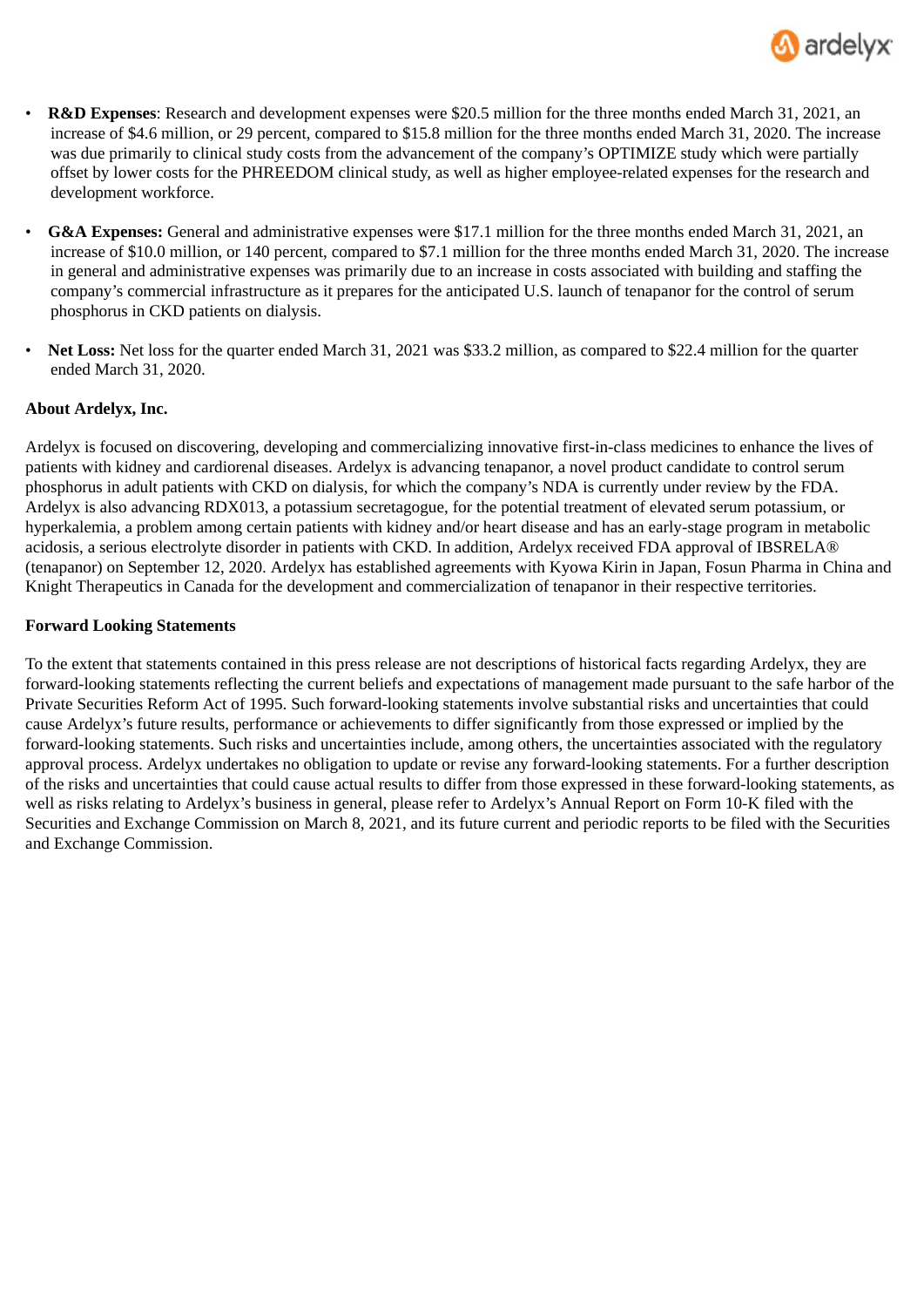

**Investor and Media Contacts:** Kimia Keshtbod kkeshtbod@ardelyx.com

Sylvia Wheeler Wheelhouse Life Science Advisors swheeler@wheelhouselsa.com

Alex Santos Wheelhouse Life Science Advisors asantos@wheelhouselsa.com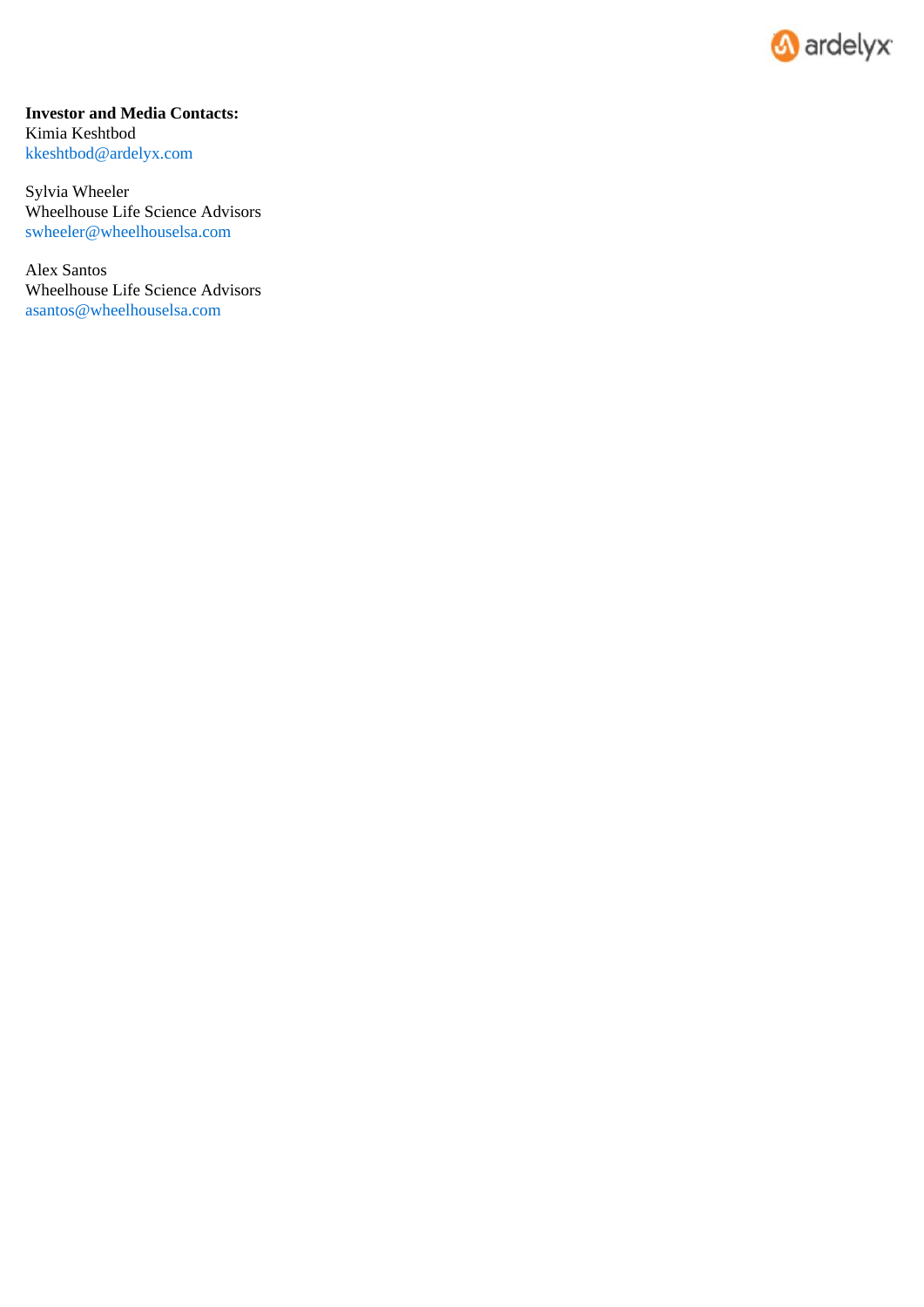

### **Ardelyx, Inc. Condensed Balance Sheets** (In thousands)

|                                                   | March 31, 2021   |      | <b>December 31, 2020</b> |  |
|---------------------------------------------------|------------------|------|--------------------------|--|
|                                                   | (Unaudited)      |      | (1)                      |  |
| <b>Assets</b>                                     |                  |      |                          |  |
| Cash and cash equivalents                         | \$<br>84,070     | - \$ | 91,032                   |  |
| Investments                                       | 94,142           |      | 97,566                   |  |
| Accounts receivable                               | 5,783            |      |                          |  |
| Property and equipment, net                       | 2,292            |      | 1,936                    |  |
| Right-of-use assets                               | 1,667            |      | 2,274                    |  |
| Prepaid and other assets                          | 22,339           |      | 8,754                    |  |
| Total assets                                      | \$<br>210,293    | -S   | 201,562                  |  |
|                                                   |                  |      |                          |  |
| Liabilities and stockholders' equity              |                  |      |                          |  |
| Accounts payable                                  | \$<br>$5,378$ \$ |      | 5,626                    |  |
| Accrued compensation and benefits                 | 4,348            |      | 5,672                    |  |
| Current portion of operating lease liability      | 1,412            |      | 2,117                    |  |
| Loan payable, current portion                     | 16,667           |      | 4,167                    |  |
| Deferred revenue                                  | 5,670            |      | 4,177                    |  |
| Accrued expenses and other liabilities            | 11,262           |      | 6,657                    |  |
| Operating lease liability, net of current portion | 397              |      | 413                      |  |
| Loan payable, net of current portion              | 34,348           |      | 46,621                   |  |
| Stockholders' equity                              | 130,811          |      | 126,112                  |  |
| Total liabilities and stockholders' equity        | \$<br>210,293    | -S   | 201,562                  |  |

(1) Derived from the audited financial statements included in the Company's Annual Report on Form 10-K for the year ended December 31, 2020.